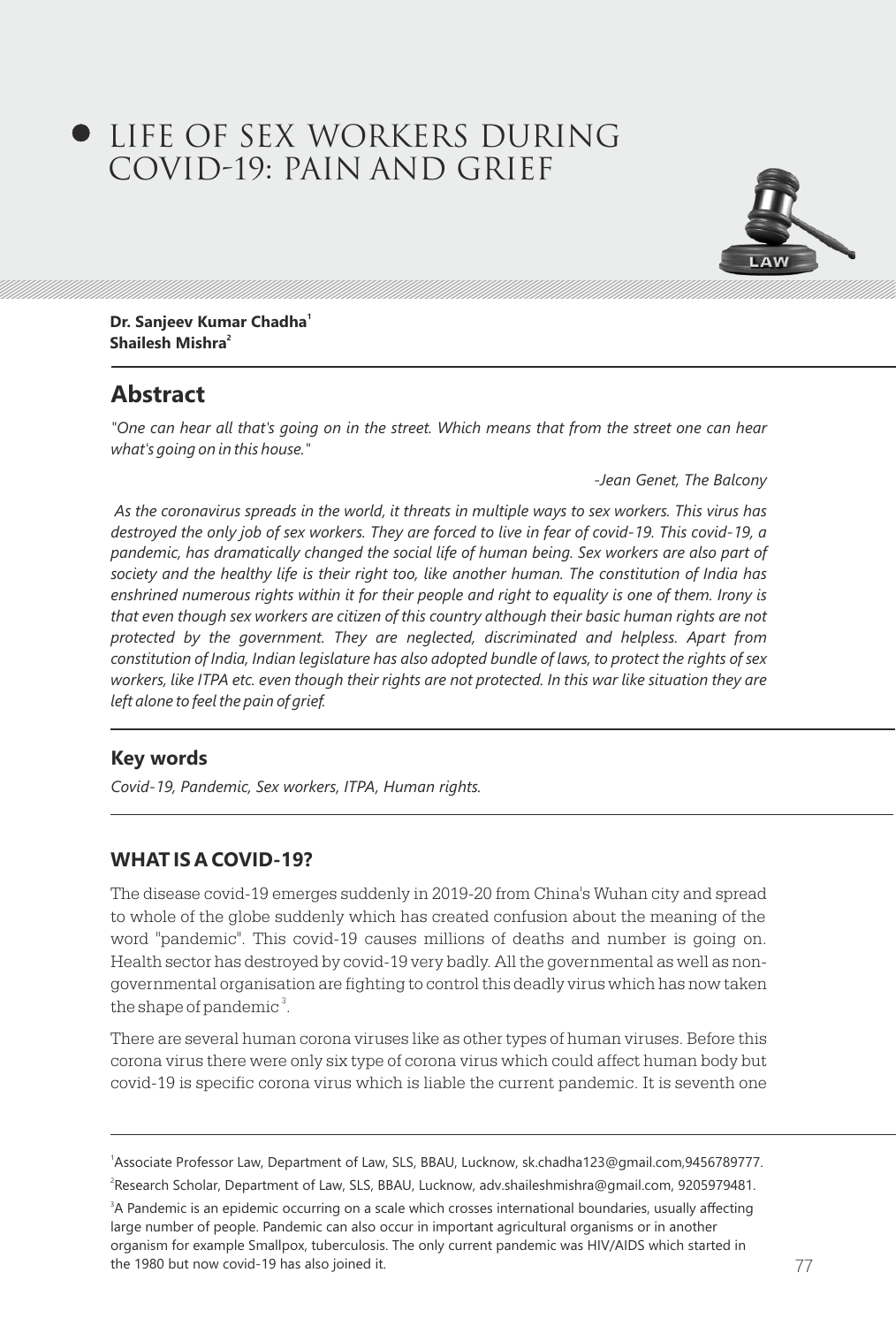and latest that is why also known as novel corona virus. In February 2020 World Health Organization has given a name to this novel corona virus that is 'Severe Acute Respiratory Syndrome Coronavirus- $2<sup>4</sup>$ . Covid-19 is the name of the respiratory disease caused by 'SARS-CoV-2'.<sup>5</sup>

This covid-19 outbreak is not first pandemic for the world, throughout the history there have been many pandemics has been recorded like smallpox, tuberculosis and black death which had killed more than seventy-five million people. The Spanish flu which was occurred in 1918, caused by H1N1 virus, killed more than fifty million people worldwide. Before this covid-19,only active pandemic was HIV/AIDS, which has also caused millions of deaths.

## **WHO IS SEX WORKER?**

The term "sex worker" was first time introduced by Carol Leigh in  $1978^{\circ}$  and become popular in mid-1978. According to Oxford English Dictionary "sex worker" means 'a <sup>7</sup> person who works in sex industry.<sup>8</sup> In India the terms "sex worker" and "prostitute" are used as synonymous to each other."Sex worker" is conceived as a non-stigmatizing term, without the taint of the word's 'whore' and 'prostitute'. This term shows the professionalism of the sex worker rather than lack of worth as seen by society.

 The term "Sex work" has been defined as the provision of sexual services for money or goods and "sex worker" has been defined as women, men or transgender people who receive money or goods in exchange for sexual services, and who consciously define those activities as income generating even if they do not consider sex work as their occupation.<sup>9</sup>

The term prostitute (sex worker) was defined in *Emperor v. Lalya Bapu Jadhav*<sup>10</sup>, Justice Mirza explained so in the following words:

"The idea underlying prostitution was that a woman should surrender her body for a monetary consideration to someone not legally entitled to have sexual intercourse with her." Immoral Traffic Prevention Act, 1986 terms 'prostitute' is a gender-neutral term and males as well as females both are included under it since incidents of male sex workers do not reported that much hence this articlewill mainly focus upon females as sex workers.

<sup>8</sup>Oxford English Dictionary, second edt. 1989.

9 Cheryl Overs, Sex Workers: Part of The Solution, An Analysis of HIV Prevention Programming to Prevent HIV Transmission During Commercial Sex in Developing Countries 2 (2002), (June 29, 2020, 10:13 PM) http://www.who.int/hiv/topics/vct/sw\_toolkit/115solution.pdf. Last visited on 11-06-2020.

<sup>10</sup>Emperor v. Lalya Bapu Jadhav, AIR 1929 Bom 266.

<sup>4</sup>Hereinafter 'SARS-CoV-2'.

<sup>5</sup>Hereinafter WHO.

<sup>6</sup> Carol Leigh coins the term sex work, GLOBAL NETWORK OF SEX WORK PROJECTS, (June 26, 2020, 11:15 AM) https://www.nswp.org/timeline/event/carol-leigh-coins-the-term-sex-work.

<sup>&</sup>lt;sup>7</sup>lts use became popularized after publication of the anthology, Sex Work: Writings by Women in The Sex Industry in 1987.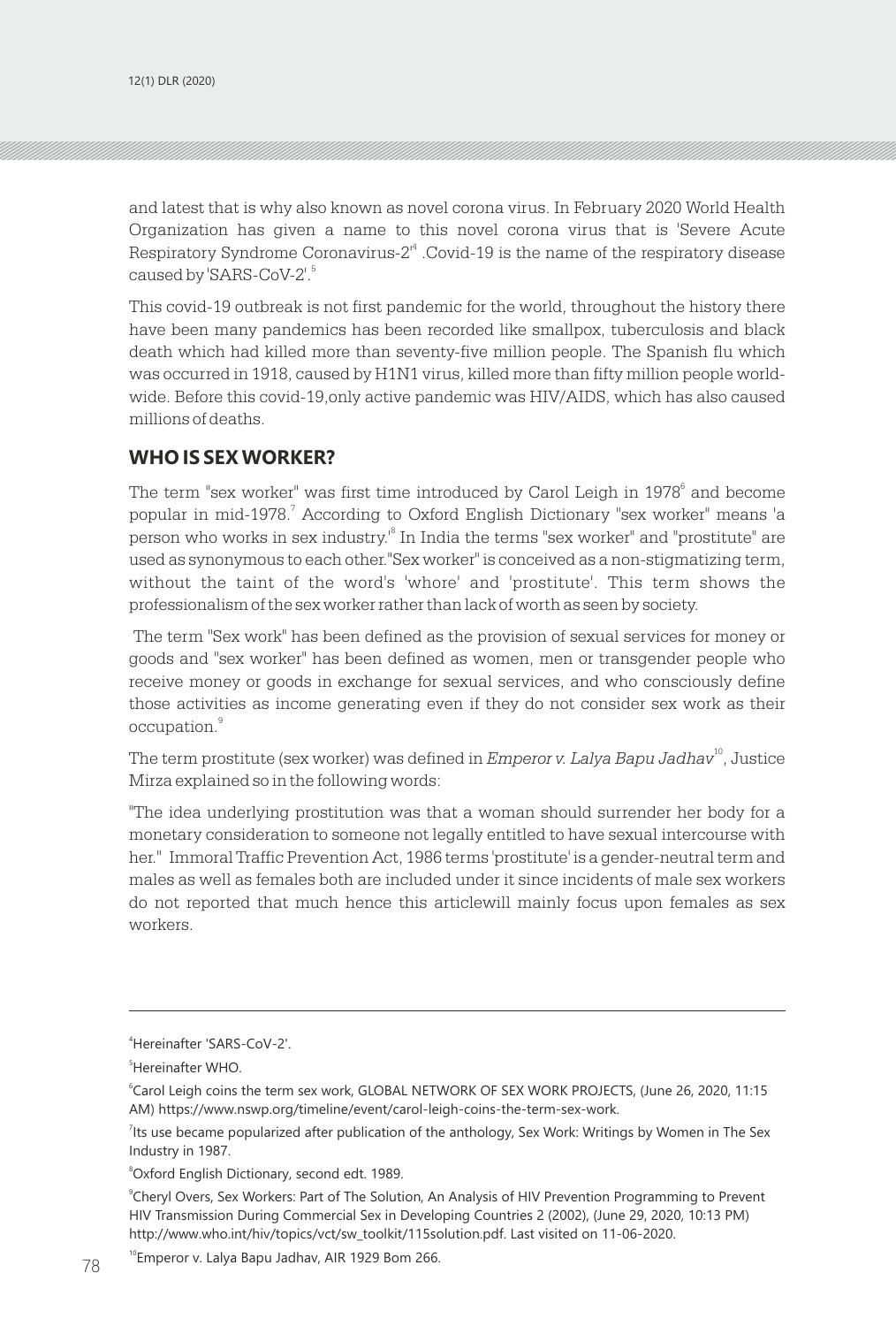

## **COVID-19 AND ITS IMPACT UPON SEX WORKERS:**

This is one of the most pathetic time of human civilization. Each and every class of society are losing their job, business and other means of livelihood. This covid-19 pandemic has made everyone's life vulnerable. People are fighting for their survival. Every country imposing lockdown to break the chain of covid-19infection. Sometime it looks like the world is going to be end. In such pathetic time government of all the nations are coming forward and helping their vulnerable classof people but there is one vulnerable class which is not getting attention from their government that is sex workers. Either they are totally neglected or getting very little help from their government. There are very few sex workers who are doing this work because of their choice and free will and most of the sex workers join this work due to some force or coercion and many of them do it for looking after their families. In this global pandemic sex workers are finding them self isolated and helpless. It is very hard to find out the exact number of sex workers but according to the Joint United Nations Programme on  $HIV$  and AIDS there are more than 6.5 million active sex workers in India.<sup>11</sup> However unofficial figures place these numbers far higher.

According to report submitted by the International Committee on the Rights of Sex Workers in Europe<sup>12</sup> sex workers are living in the "economic margins" and often have less savings and government support to fall back on. They are also rarely getting benefit from pandemic response and recovery plans."<sup>13</sup>

Sex workers are totally depending upon their work to provide sexual services to customer which is also known as prostitution. Physical contact is one of the essential termsof their work and as known to all covid-19 spread by physical contact which makes their work perilous. During this global pandemic when government has asked to their people to stay in home and follow the social distancing norms but sex workersare force to work due to lack of support from government and putting their life in peril. Sometime it becomes hard to get customer due to covid-19 infections fear they are force to beg. According to a study done by Harvard Medical School and the Yale School of Medicine there could be over 400,000 infections and 12,000 deaths among red light area in the next one year if they are reopened. $^{14}$  Most of the sex workers are forced to live in red light area which are very crowded and makes nearly impossible to keep social distancing.Redlight area provides desirable environment to covid-19to spread easily.

In this covid-19 pandemic period they are depriving from their basic right like right shelter, right to food, right to medical assistance and many more other important rights.

<sup>&</sup>lt;sup>11</sup>Key Population Atlas, UNAIDS (July 3, 2020, 10:30 PM)https://kpatlas.unaids.org/dashboard.

<sup>12</sup>Hereinafter ICRSWE.

<sup>&</sup>lt;sup>13</sup>Preeja Prasad, Dosas, fish, flowers: Sex workers look to other means of livelihood amid COVID-19 pandemic, THE NEW INDIAN EXPRESS, (July 8, 2020, 10:30 PM),

https://www.newindianexpress.com/states/karnataka/2020/jul/08/dosas-fish-flowers-sex-workers-look-toother-means-of-livelihood-amid-covid-19-pandemic-2167105.html

<sup>&</sup>lt;sup>14</sup>Prashasti Awasthi, If reopened, there could be over 400,000 Covid-19 infections red-light areas in India: Report, THE HINDU BUSINESS LINE(July 5, 2020, 11:30 PM),https://www.thehindubusinessline.com/news/ifreopened-there-could-be-over-400000-covid-19-infections-red-light-areas-in-indiareport/article31943976.ece. Last visited on 11-06-2020.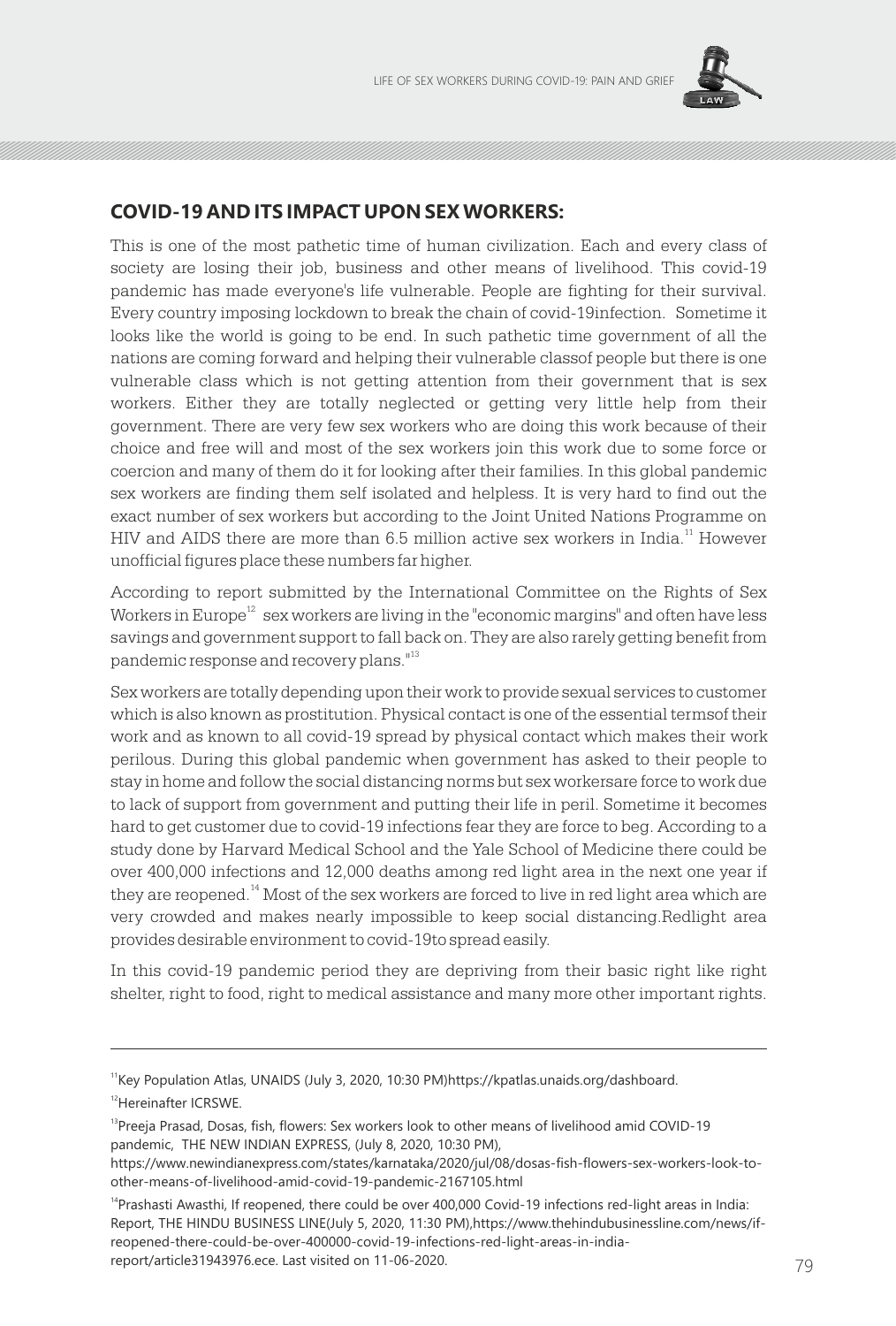The Supreme Court of India in *Olga Tellis case*<sup>15</sup> recognised right to livelihood as fundamental right which comes under the aegis of Article  $21<sup>16</sup>$  of constitution of India and Supreme Court also held that Right to life doesn't mean merely animal existence but living with human dignity. 17

Sex workers are also the citizen of India and Apex Court of India in *Budhadev Karmaskar*  Vs. State of West Bengal<sup>18</sup> clearly manifest his opinion in this regard and accepted the same. Recently a PIL was filed in Delhi High Court to exempt sex workers from rent to ease their hardships. The Delhi High Court dismissed the petition and said that the central and state governments have already brought out several schemes and "the persons for whose benefit this petition has been filed are also entitled to such schemes and the benefit of the directions and it is not the case that they are being discriminated against".<sup>19</sup> In nutshell sex workers has same fundamental and constitutional right as the other citizen of India inherent.

## **INDIA'S ANTI-SEX WORKERS LEGAL REGIMES**

India is a signatory to numerous international agreements on the rights of woman<sup>20</sup> and also given very special protection under its constitution like article  $14^{21}$ ,  $15(3)^{22}$ ,  $19(l)(g)^{23}$ ,  $21^{24}$ ,  $23(1)^{25}$ ,  $39(e)^{26}$  and  $39(f)^{27}$ . In addition, there are statutory provisions that guarantee these rights, such as the 1976 Equal Remuneration Act and the 1976 Maternity Benefit Act and many provisions of Indian Penal Code 1860, but somewhere government failed

<sup>19</sup> Anurag Chauhan v. Union of India, 2020 SCC Online Del 584.

<sup>20</sup>More than 20 international human rights agreements have been signed by India, including the twin International Covenants on Civil and Political Rights and Economic, Social and Cultural Rights and the Convention on the Elimination of All Forms of Discrimination Against Women.

<sup>21</sup>Supra note 16. art 14, "The State shall not deny to any person equality before the law or the equal protection of law within the territory of India".

 $^{22}$ Id. art 15 cl. (3), "Nothing in this article shall prevent the State from making any special provision for women andchildren".

 $^{23}$ Id. art19 cl.(1)(g), "Right to practice any profession, or to carry on any occupation, trade or business."  $^{24}$ Id. art 21, "No person shall be deprived of his life or personal liberty except according to procedure established by law."

<sup>&</sup>lt;sup>15</sup>Olga Tellis v. Bombay Municipal Corporation and others, AIR 1986 SC 180.

<sup>&</sup>lt;sup>16</sup>INDIAN CONST. art 21, "No person shall be deprived of his life or personal liberty except according to procedure established by law."

<sup>&</sup>lt;sup>17</sup> Francis Coralie Mullin V. The Administrator, Union Territory of Delhi & others, AIR 1978 SC 597.

<sup>&</sup>lt;sup>18</sup>Budhadev Karmaskar Vs. State of West Bengal, 15 Sep. 2011: CRIMINAL APPEAL NO. 135 OF 2010.

 $^{25}$ Id. art 23 cl. (1), "Traffic in human beings and beggar and other similar forms of forced labour are prohibited and any contravention of this provision shall be an offence punishable in accordance with law."  $^{26}$ Id. art 14, 39 cl. (e), "The health and strength of workers, men and women, and the tender age of children are not abused and that citizens are not forced by economic necessity to enter avocations unsuited to their age or strength."

<sup>&</sup>lt;sup>27</sup>Id. art 39 cl. (f), "That children are given opportunities and facilities to develop in a healthy manner and inconditions of freedom and dignity and that childhood and youth are protected against exploitation andagainst moral and material abandonment."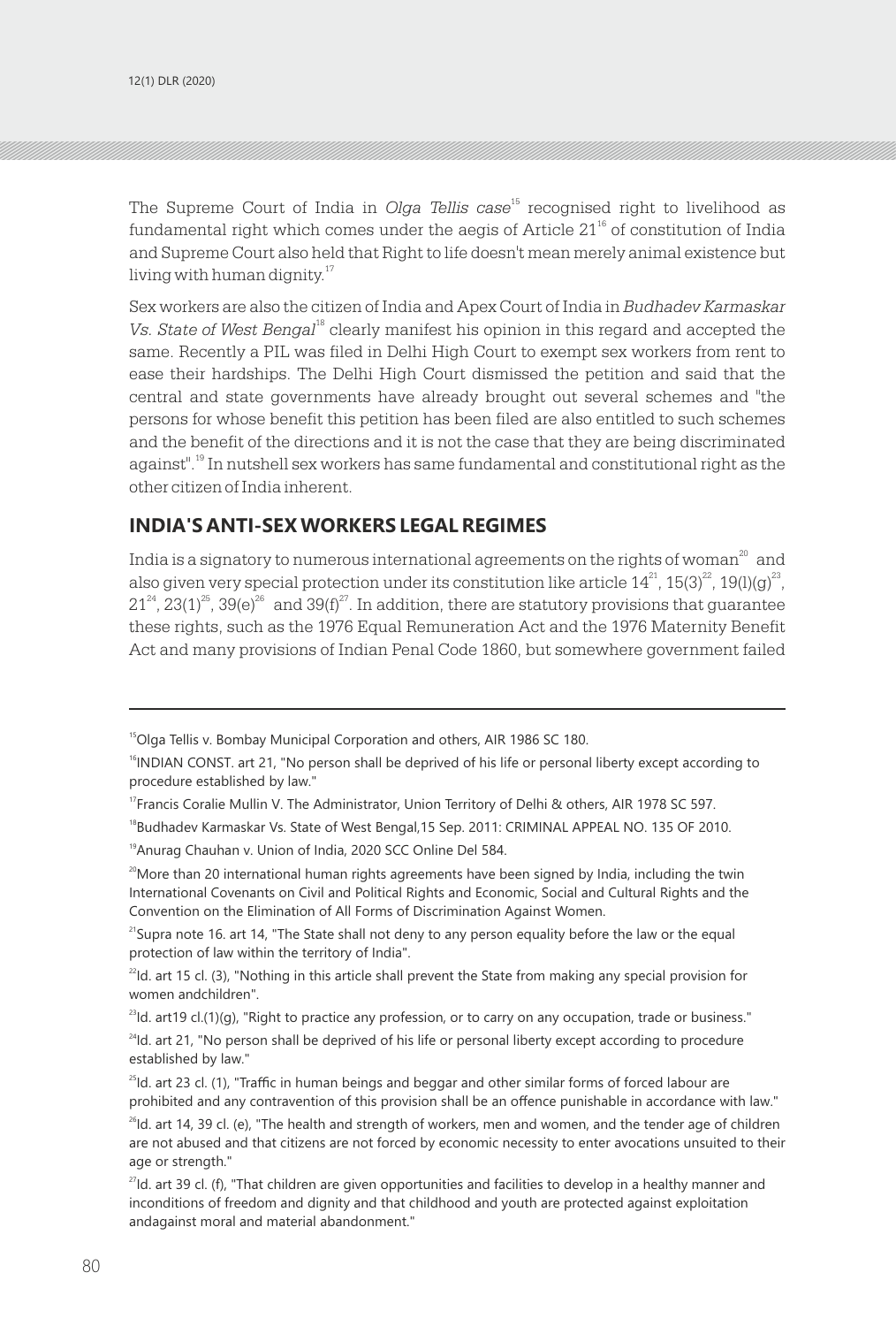

to protect the right of woman specially sex workers. According to Jeremy Bentham, an English philosopher, the purpose of law is 'minimising the pain and maximising the pleasure' but when the same law started vice-versa then it became necessary to expose the bad element of law and raise the such issue before the authority for correction. In the case of sex workers, the exact same thing happens, the law which mean to protect them has become tool of harassment. This section is going to discuss how Indian law on sex workers which mean to protect their right now haunting them.

Global World had adopted mainly two approaches toward the sex workers, first one considered sex work as immoral and sex workers should be forcible remove from sex industryand restraints on entry into sex work and according to second approach sex work should be legalised so that sex workers rights can be recognised as other workers. $^{28}$ India has adopted mixed approached toward the sex work. $^{29}$  On the One hand Indian legal regimes considered that sex work is immoral, that the sex work is exploitative, and on the other hand it considered sex workers rights need to be protected.<sup>30</sup>

The name of the major legislation relating to sex work in India isthe Suppression of Immoral Traffic in Women and Girls Act,  $1956<sup>31</sup>$  with the very purpose of protecting the right of sex workers in India. This act was passed in pursuant to the 1949 United Nations Convention for the Suppression of the Traffic in Persons and of the Exploitation of the Prostitution of Others. This same convention advocates abolishing sex work but SITA does not make sex work illegal in India and allow itif sex work is practice privately and independently. $32$  The main reason behind not criminalising sex work in India is article 19 of Indian constitution which gives freedom to practice an occupation of choice.<sup>33</sup> The SITA was amended in 1986 to enhance certain penaltiesand renamed as the Immoral Trafficking (Prevention) Act of 1986. $^{34}$  Its aims, objectives, logic and premises remain fundamentally unchanged. The Act continues to remain heavily weighted against the sex workers and lacks any serious attempt to give teeth to the implementation structure.

As discussed earlier, sex work is not illegal in India but criminalizes many of the activities necessary in order to do sex work. This act punishes anyone maintaining a brothel, $35$  living off the earnings of prostitution,  $36$  procuring or detaining a woman for the sake of prostitution, $^{\scriptscriptstyle 37}$  and seduction of a person in custody. $^{\scriptscriptstyle 38}$  The Act also punishes any

<sup>31</sup>Hereinafter SITA

- <sup>36</sup>Id., Section 4
- <sup>37</sup>Id., Section 6

<sup>&</sup>lt;sup>28</sup>Geetanjali Mishra, Ajay Mahal, et.al., Protecting the Rights of Sex Workers: The Indian Experience 5(1) Health and Human Rights 95 (2000).

 $29$ <sub>Id.</sub>

 $bl^{08}$ 

<sup>&</sup>lt;sup>32</sup> Suppression of Immoral Traffic in Women and Girls Act 1956 § 7,8.

<sup>&</sup>lt;sup>33</sup>Supra note 16. art 19 cl. (g), "Right to practice any profession, or to carry on any occupation, trade or business."

**<sup>34</sup>**Hereinafter ITPA

<sup>&</sup>lt;sup>35</sup>Immoral Trafficking (Prevention) Act 1986, Section 3

<sup>&</sup>lt;sup>38</sup>Id., Section 9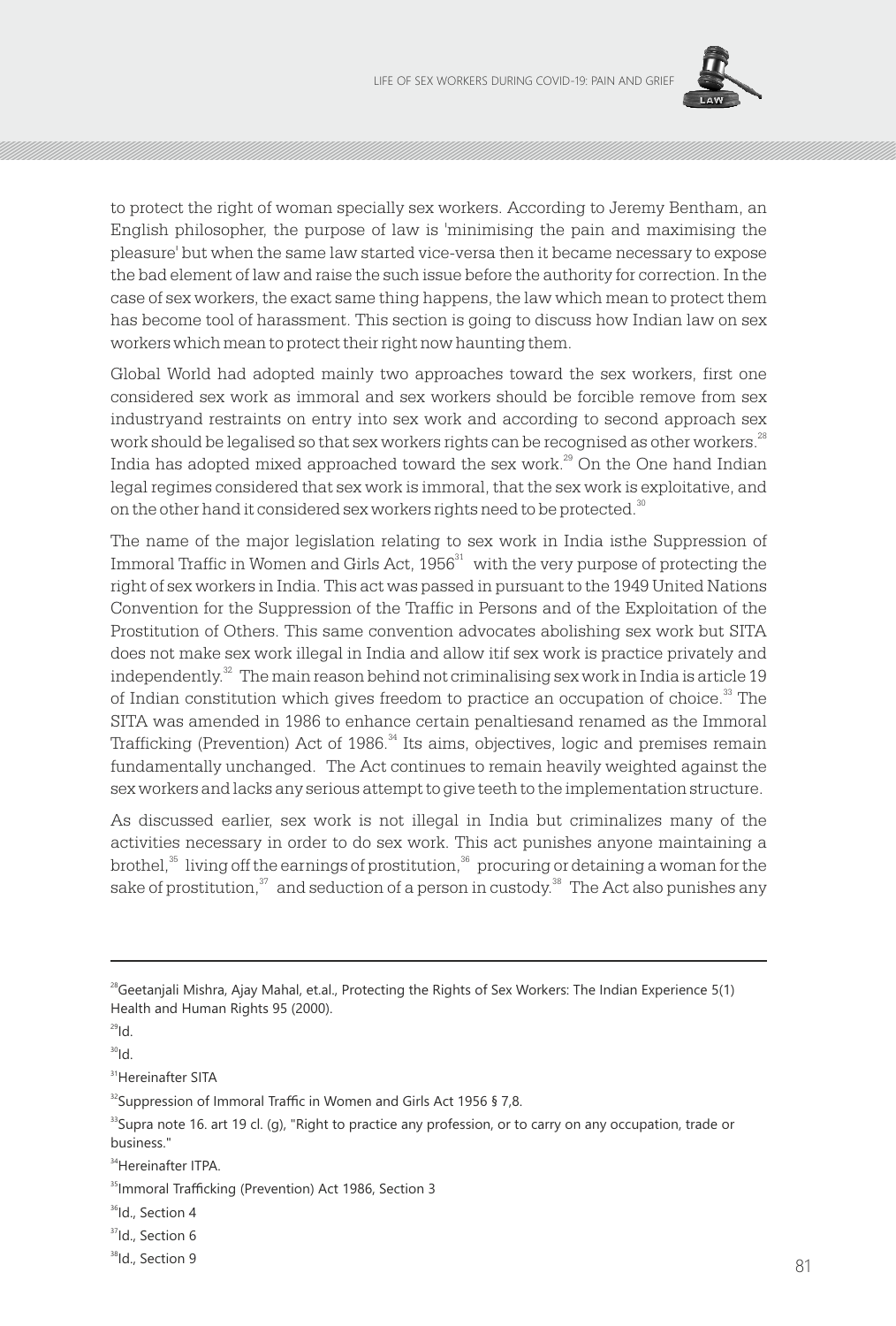person who solicits or seduces for the purpose of prostitution<sup>39</sup> or who carries on prostitutionin the vicinity of public places.<sup>40</sup> Moreover, Section 15 allows the police to conduct raids on brothels without a warrant, based on the mere belief that an offense under the ITPA is being committed on the premises.

This act was made for the protection of sex workers but it has many ill effects too. ITPA has given lots of discretionary power to police and police is using it in very negative manner. They use ITPA as legislation to harass sex workers, demand unnatural favour and money etc. According to report commissioned by the National Human Rights Commission found that the soliciting statute was the primary law used in ITPA and observed, "It is disturbing to note that out of almost 14,000 persons arrested every year underITPA, approximately 90% are women."<sup>41</sup> Rescue and rehabilitation is one of important aspect of ITPA act but irony is that on the name of rehabilitation sex workers treated violently and kept in jail like condition. This act does not allow to maintain brothel and police has power to raid any time brothel<sup> $42$ </sup>, which itself violating the right to privacy.<sup>43</sup> Another most criticised provision of ITPA is section  $20<sup>44</sup>$  According to this section, a magistrate can order the removal of a prostitute from any place within his jurisdiction if he deems it necessary to the general interest of the public.<sup>45</sup>

The Contagious Diseases Act of 1864, which legislated mandatory testing of sex workers for venereal disease and restricted their movement and practice to specifically allocated areas, offers one example of conferring a "legal" status on sex work.

As is clear from the above discussion the Indian government's approach has not been very successful in protecting the rights of sex workers or improving their condition even in normal circumstances, now imagine their condition during this covid-19 pandemic. This pandemic has shaken every class of society. Sex workers belong to vulnerable category and already lost their faith in Police and other governmental authority which makes their life more vulnerable in this pandemic.

## **HUMAN RIGHTS LAWRESPONSE TO SEX WORKERS IN THE TIME OF COVID-19**

Human rights law emphasises that all human rights are inalienable, universal,

<sup>&</sup>lt;sup>39</sup>Supra note 35, Section 8

<sup>&</sup>lt;sup>40</sup>Id., Section 7

<sup>41</sup>National Human Rights Commission, "A report on trafficking in women and children in India 2002- 2003"(2002-2003).

<sup>&</sup>lt;sup>42</sup>Supra note 35, Section 15

<sup>&</sup>lt;sup>43</sup>In Justice K. S. Puttaswamy (Retd.) and Anr. vs Union of India And Ors. Writ Petition (Civil) No 494 of 2012., In this case Supreme Court of India has declared that Right to privacy is Fundamental Right. <sup>44</sup>State of Uttar Pradesh v. Kausalya, AIR (1964) 4 S.C.R. 1002. In this case, six appeals, filed before the Full Bench of five Justices of the Supreme Court by the state government of Uttar Pradesh, raised the question of the contravention of these constitutional provisions by Section 20 of SITA the Supreme Court did not agree with the High Court and set aside its judgment, holding that restrictions imposed by Section 20 are "... reasonable restrictions imposed in the public interest."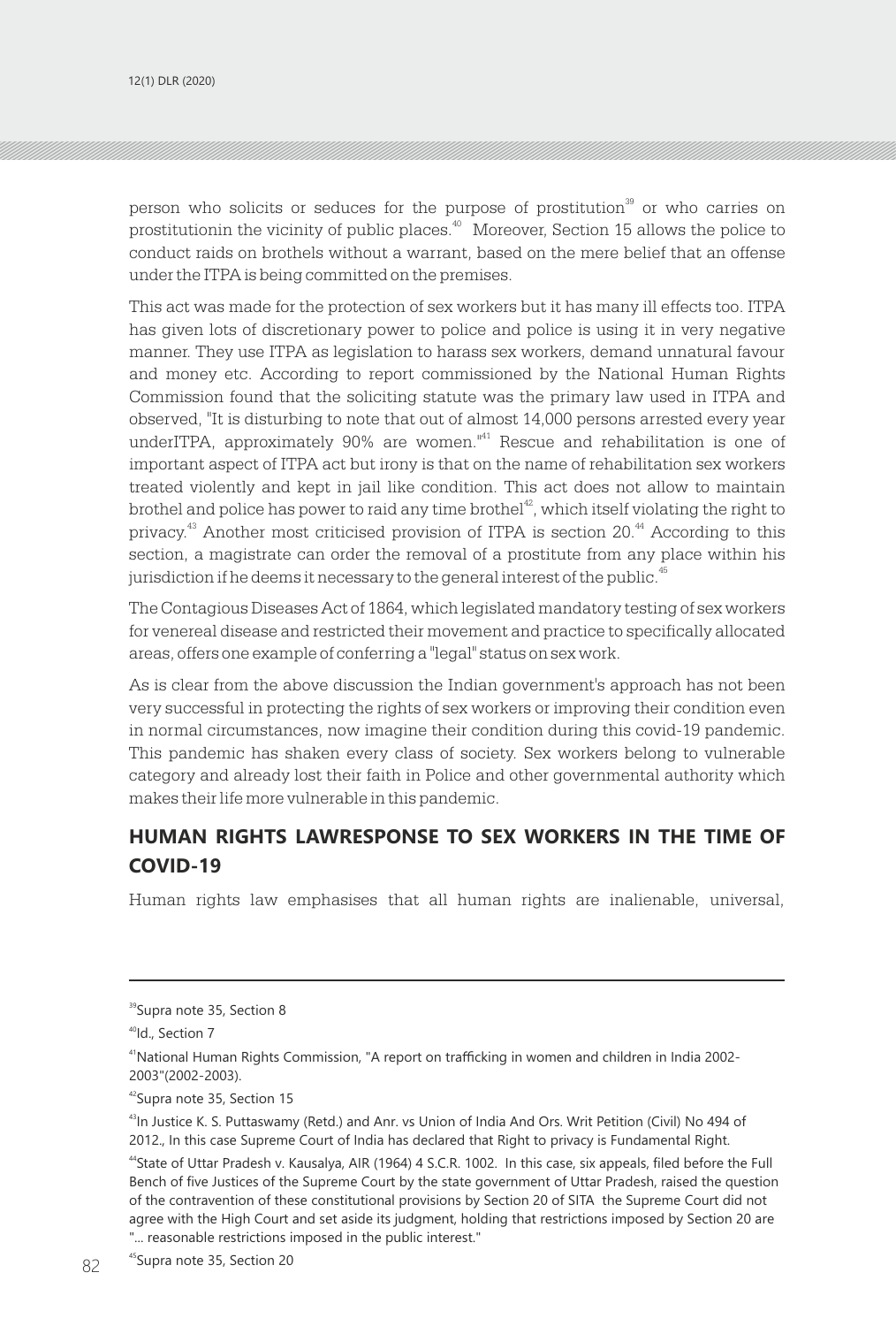

interdependent and indivisible.<sup>46</sup> Anyone can claim them and it is obligation of the government to provide them without any discrimination, including, indeed especially, in times of emergency like covid-19. There may be some limitation upon the rights but such limitation cannot be arbitrary and without due process of law. Whenever any pandemic introduced in the society, it becomes duty of government to protect those people who are vulnerable in our case sex worker and as human rights law mandates government are duty bound too.

Following are some important rights of sex workers which are must be protected in response to covid-19:

#### **Right to Life, Liberty and Security**

Right to Life, Liberty and Security is a fundamental right guaranteed to all persons including the sex workers under various international instruments. Article  $3^{47}$  of the Universal Declaration of Human Rights expressly provides that everyone has the right to life, liberty and security. Again, Article  $6^{48}$  of the International Covenant on Civil and Political Rights provides that every human being has the inherent right to life and this right shall be protected by law and cannot be arbitrarily deprived of. Article  $9^{49}$  of the same convention also provides that everyone has the right to liberty and security of person. Article  $6^{50}$  of the Convention on the Rights of the Child expressly upholds that every child has the right to life and thus provides protection to the children of sex workers.

#### **Right to Participation**

Participation is one of the fundamental principles of human rights. All government policy and action must allow for the direct and meaningful participation of communities, specially who are affected and most vulnerable, which presupposes transparency in information and decision-making. Only then government policy and response will reach to venerable class. The right to participation is recognised in the International Bill of Human Rights for instance article 25<sup>51</sup> of ICCPR.

#### **Right to Equality and Non-Discrimination**

Governments must refrain from acting in a manner that either directly or indirectly discriminates against individuals or groups, including avoiding unintended

<sup>46</sup>OHCHR, what are human rights? 8:30PM),https://www.ohchr.org/en/ issues/pages/whatarehumanrights. aspx. Last visited on 12-7-20

 $47$ Universal Declaration of Human Rights, art. 3" Everyone has the right to life, liberty and security of person", [hereinafter UDHR]

<sup>48</sup>International Covenant on Civil and Political Rights, art. 6 para 1. "Every human being has the inherent right to life. This right shall be protected by law. No one shall be arbitrarily deprived of his life." [hereinafter ICCPR]

 $49$ Id., art. 9 para 1. "Everyone has the right to liberty and security of person...",

 $50^{\circ}$ Convention on the Rights of the Child, art. 6 para,1 "States Parties recognize that every child has the inherent right to life.",[hereinafter CRC]

 $51$ Supra note 48, art. 25, "Every citizen shall have the right and the opportunity, without any of the distinctions mentioned in article 2 and without unreasonable restrictions…."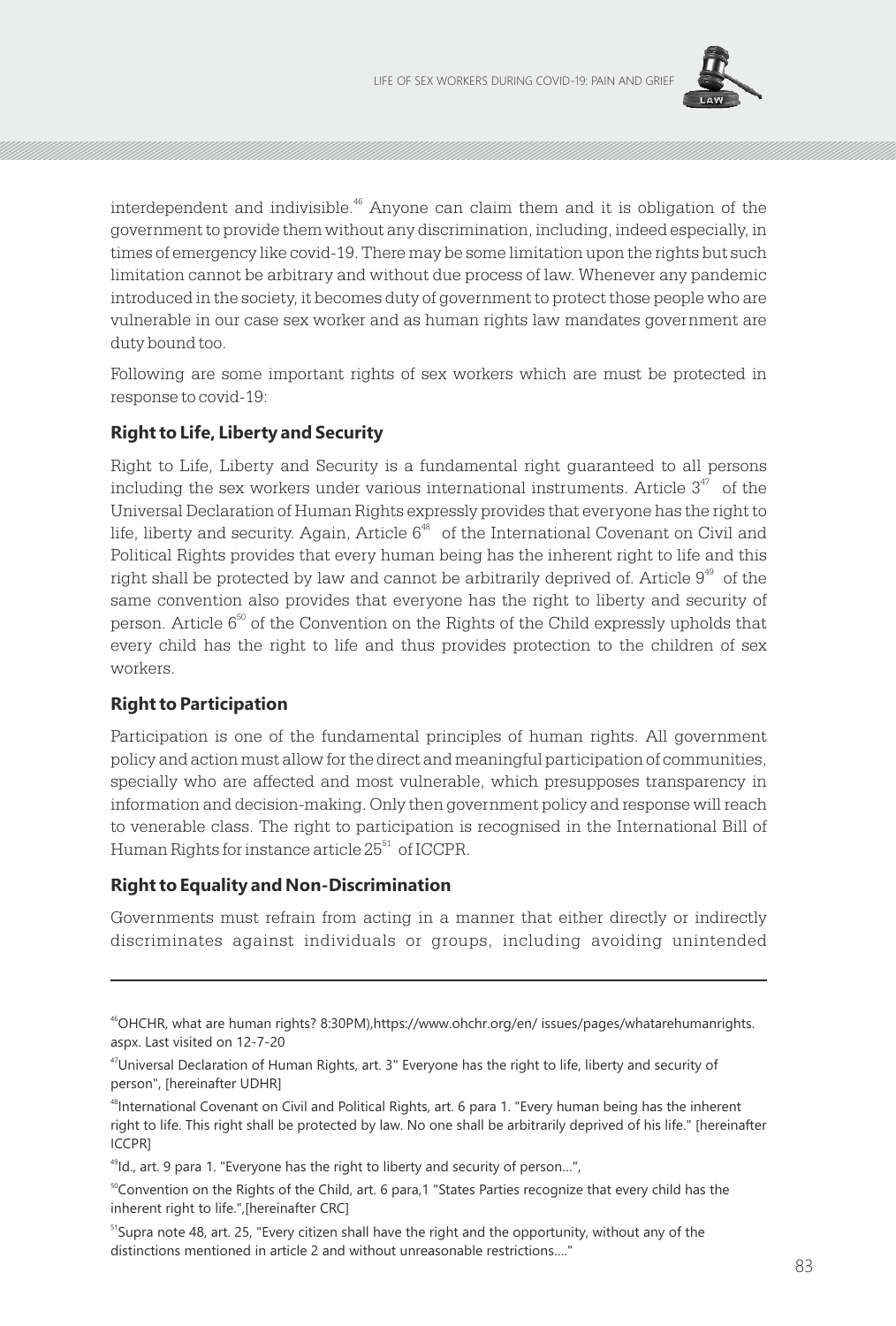consequences of policies and programmes and protecting against third party discrimination. Article  $1<sup>52</sup>$  of the UDHR provides that all human beings are born free and equal in dignity and rights. This puts displaced persons at par with other human beings with respect to having a dignified life.

Discriminatory rights can be effectively used to protect the rights and interests of the people particularly the sex workers who are more vulnerable among the world population. The UN Charter seeks to achieve international assistance in solving international problems and promoting human rights and fundamental freedom for all without any distinction as to sex, race, language or religion as among one of the purposes of UN under article 1 paragraph  $3<sup>53</sup>$  of the UN Charter. This was also further upheld under article  $2^{54}$  of UDHR and again recognized under article 2, paragraph 1 of the ICCPR. Besides it, right against discrimination forms the fundamental code in the Convention on the Elimination of All Forms of Discrimination against Women where Article  $1^{56}$  intricately defines discrimination against women and article  $2^{57}$  imposes obligation upon the state parties to condemn discrimination against women in all its forms. Special protection against discrimination can be also provided to the sex workers children under Article  $2^{58}$  of the CRC.

#### **Right to Freedom of Residence**

Right to freedom of residence within the borders of each state has been guaranteed to all persons including the sex workers. But very often in case of sex workers this right has

<sup>55</sup>Supra note 48, art. 2 para 1. "Each State Party to the present Covenant undertakes to respect and to ensure to all individuals within its territory and subject to its jurisdiction the rights recognized in the present Covenant, without distinction of any kind, such as race, colour, sex, language, religion, political or other opinion, national or social origin, property, birth or other status ."

<sup>56</sup>Convention on the Elimination of All Forms of Discrimination against Women, art. 1, "For the purposes of the present Convention, the term "discrimination against women" shall mean any distinction, exclusion or restriction made on the basis of sex which has the effect or purpose of impairing or nullifying the recognition, enjoyment or exercise by women, irrespective of their marital status, on a basis of equality of men and women, of human rights and fundamental freedoms in the political, economic, social, cultural, civil or any other field". [hereinafter CEDAW]

<sup>57</sup>Id., art. 2, "States Parties condemn discrimination against women in all its forms, agree to pursue by all appropriate means and without delay a policy of eliminating discrimination against women and, to this end, undertake...",

 $58$ Supra note 50, art. 2, "States Parties shall respect and ensure the rights set forth in the present Convention to each child within their jurisdiction without discrimination of any kind…",

 $52$ Universal Declaration of Human Rights, art. 1 "All human beings are born free and equal in dignity and rights …"

<sup>&</sup>lt;sup>53</sup>United Nations Charter, art 1, para 3, "To achieve international co-operation in solving international problems of an economic, social, cultural, or humanitarian character, and in promoting and encouraging respect for human rights and for fundamental freedoms for all without distinction as to race, sex, language, or religion.",

 $54$ Supra note 52, art. 2 "Everyone is entitled to all the rights and freedoms set forth in this Declaration, without distinction of any kind, such as race, colour, sex, language, religion, political or other opinion, national or social origin, property, birth or other status. Furthermore, no distinction shall be made on the basis of the political, jurisdictional or international status of the country or territory to which a person belongs, whether it be independent, trust, non-self-governing or under any other limitation of sovereignty.",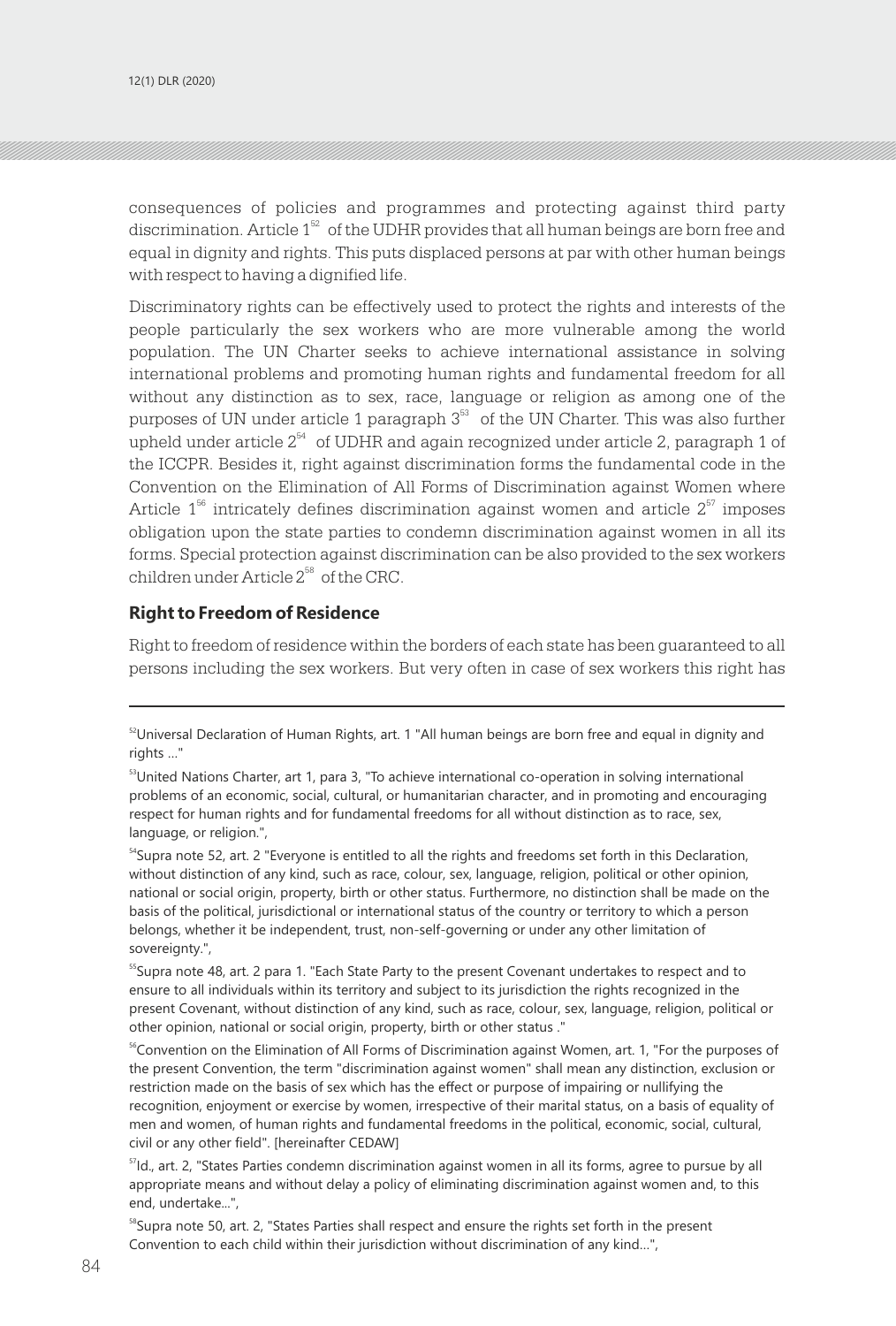

been exceptionally violated just because of their work. This right has been fundamentally safeguarded under Article  $13^{59}$  of the UDHR and Article  $12^{60}$  of the ICCPR, which guarantees everyone including the sex workers, the freedom to choose his residence.

#### **Right Against Torture and Cruel, Inhuman and Degrading Treatment**

States have an obligation under human rights law to protect their people from torture and other cruel, inhuman or degrading treatment. This includes the obligation to prohibit torture and other forms of ill-treatment and to provide redress for such acts. The failure to investigate and bring to justice perpetrators of torture is itself a breach of international human rights law. Furthermore, the use of forced anal examinations contravenes the prohibition against torture and other cruel, inhuman or degrading treatment. These rights are guaranteed by article  $5<sup>61</sup>$  of the Universal Declaration of Human Rights, article  $7^{62}$  of the International Covenant on Civil and Political Rights and article  $2^{63}$  of the Convention against Torture.

#### **Right to Health**

In this pandemic health is biggest concern for sex workers. They are one of the most vulnerable class who are not getting adequate health services. It is relative Governments obligation to provide health services to them. The right to health includes not only ensuring accessible, acceptable, available and quality health services and information, but also that the necessary public health infrastructure exists and is adequately resourced to meet the health needs of the community, including in the prevention, treatment and control of pandemic. This right is guaranteed by article  $25^{\scriptscriptstyle 64}$ of the Universal Declaration of Human Rights, article  $12<sup>65</sup>$  of the International Covenant on Economic, Social and Cultural Rights

<sup>&</sup>lt;sup>59</sup>Supra note 52, art. 13 "Everyone has the right to freedom of movement and residence within the borders of each state."

 $60$ Supra note 48, art. 12, "Everyone lawfully within the territory of a State shall, within that territory, have the right to liberty of movement and freedom to choose his residence."

<sup>&</sup>lt;sup>61</sup>Supra note 48, art. 5 "No one shall be subjected to torture or to cruel, inhuman or degrading treatment or punishment."

 $62$ Id., art. 7, "No one shall be subjected to torture or to cruel, inhuman or degrading treatment or punishment. In particular, no one shall be subjected without his free consent to medical or scientific experimentation."

<sup>&</sup>lt;sup>63</sup>Convention against Torture and Other Cruel, Inhuman or Degrading Treatment or Punishment, art. 2, "Each State Party shall take effective legislative, administrative, judicial or other measures to prevent acts of torture in any territory under its jurisdiction."

 $^{64}$ Supra note 52, art. 25, "Everyone has the right to a standard of living adequate for the health ..."

<sup>&</sup>lt;sup>65</sup>Supra note 48, art. 12, "The States Parties to the present Covenant recognize the right of everyone to the enjoyment of the highest attainable standard of physical and mental health."